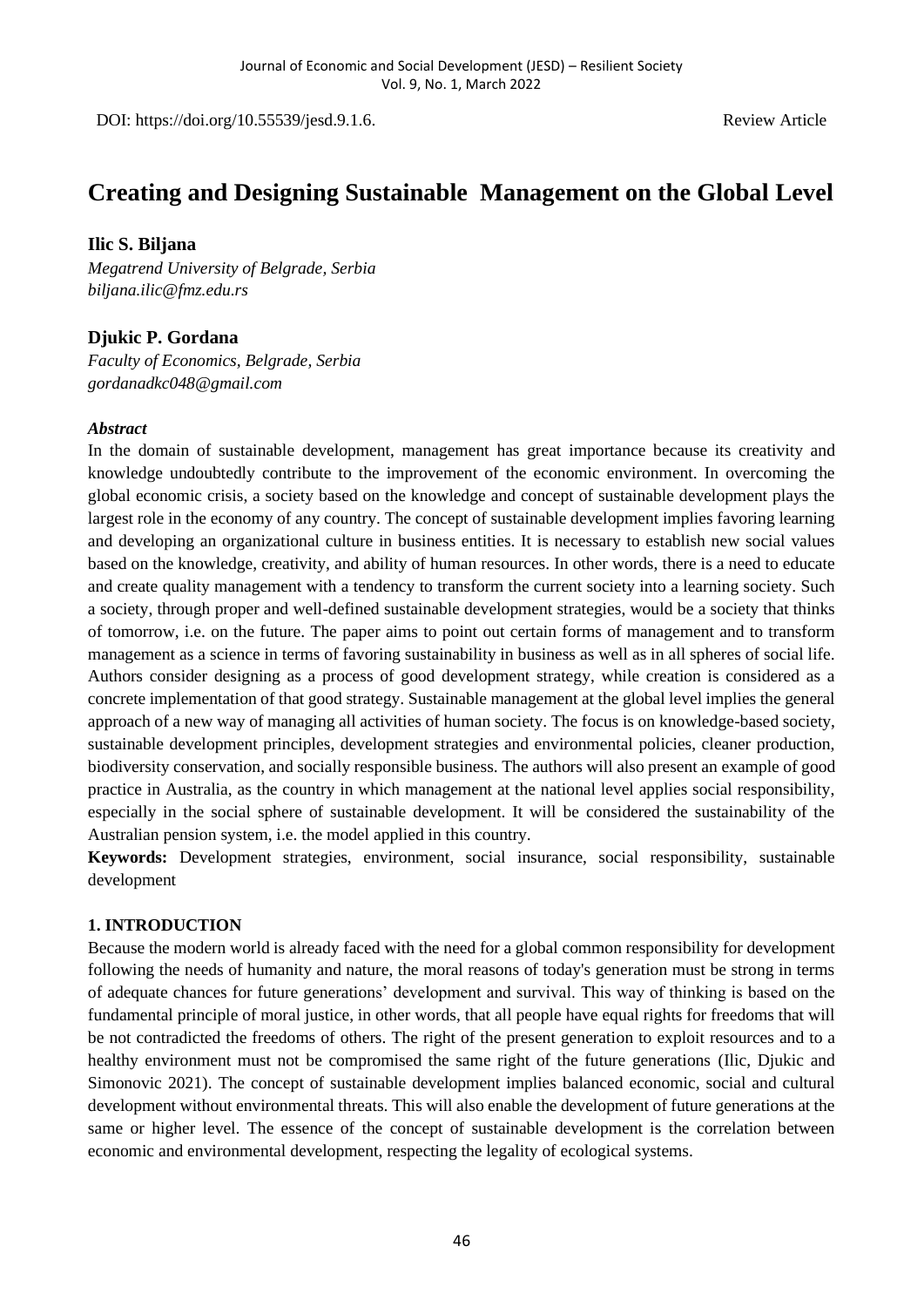This concept is aimed at rational use of natural resources and on raising the quality of the environment but also the quality of life. For achieving sustainable development, human society must establish new social values based on knowledge, creativity, and human resource capacity, in other words, to create quality management with a tendency of transforming the present society into a future, learning (Mensah 2019; Djukic and Ilic 2020a).

## **2. KNOWLEDGE-BASED SOCIETY**

Creating a society based on knowledge and sustainable development involves fostering the coordination of key factors such as investment in education, research and development, and practical application of research results. The use of information and communication technologies is also a way of expanding and acquiring knowledge. The level of education of the entire population is one of the basic factors influencing the formation of social knowledge bases (Ilic and Djukic, 2020b). In this sense, the higher education system is being upgraded at the society level, adequate training of human resources carried at the level of economic entities. Management plays a key role in human resource education. Viewed through history, economic development was based primarily on the dominant participation of natural factors and physical labor within the concept of an agrarian society (Djukic and Ilic, 2021). During the expansion of industrial society, both in production and in commercial activity, the most important productive factor was real and financial capital (money, industry, energy). Technological developments have led to the participation of physical labor, including material technology, as well as natural and financial resources. During the twentieth century, there was a "postindustrial society", an "information society", or so-called a "weightless economy" dominated by intangible factors (Krstic and Vukadinovic, 2008). In the human society where the economy is based on knowledge and comparative advantage, the key production factor becomes the whole set, or complex of intangible factors. Information, knowledge, skills, and culture are factors that are gaining economic impact and increasing market value. Significant changes concerning the creation, collection, processing, and use of information are happening today and these changes are conditioned by the expansion of the information services sector. Massive offerings and the increasing availability of information-based services are leading to a rapid reduction of their prices, and further, open opportunities for their use by an unlimited number of users. This data leads to the conclusion that knowledge is unlimited and that its "division" increases the riching of knowledge. Therefore, without good and quality management at both the micro and macro levels, this is impossible to achieve knowledge, in other words, the "know-how" (Vujic, 2000).

# **3. SUSTAINABLE DEVELOPMENT PRINCIPLES AND ENVIRONMENTAL DEVELOPMENT STRATEGIES**

Modern civilization has developed on the paradigm of constant material growth, encouraging unscrupulous consumption of natural resources. The consequences of this way of thinking and behaving are more than known on a global level. Humanity is entering the third millennium with major environmental problems at the global level, such as (http://www.endemit.org.rs): damage of biosphere and its ecosystems; demographic explosion - 10 billion expected by 2040; global climate change; exhaustion of natural resources; waste in unmanageable quantities, and damage to human health, etc. On the one side, industrialization makes it possible to improve living standards, but on the other side, it has a negative impact on the quality of the environment and human health. It is inevitable for humanity to finally realize that a further strategy for the survival of the whole Planet (and society) depends on a different attitude towards the environment. The ecological crisis is only an inseparable part of the civilizations' "great events". First of all, it is part of a deep crisis of modes of production, consumption patterns, and economic growth. The second part of the crisis is losing basic human values. Such a way of life leads human society in a condition that is not balanced with nature. Balance can be achieved with fundamental socio-cultural alternatives in new modes of production and consumption. Preserving and improving the environmental system is an inevitable feature of the modern world. The reduction of pollution and pressure on the environment can be achieved through the use of natural resources by economic and other entities, but in a way to ensure their availability for future generations. Good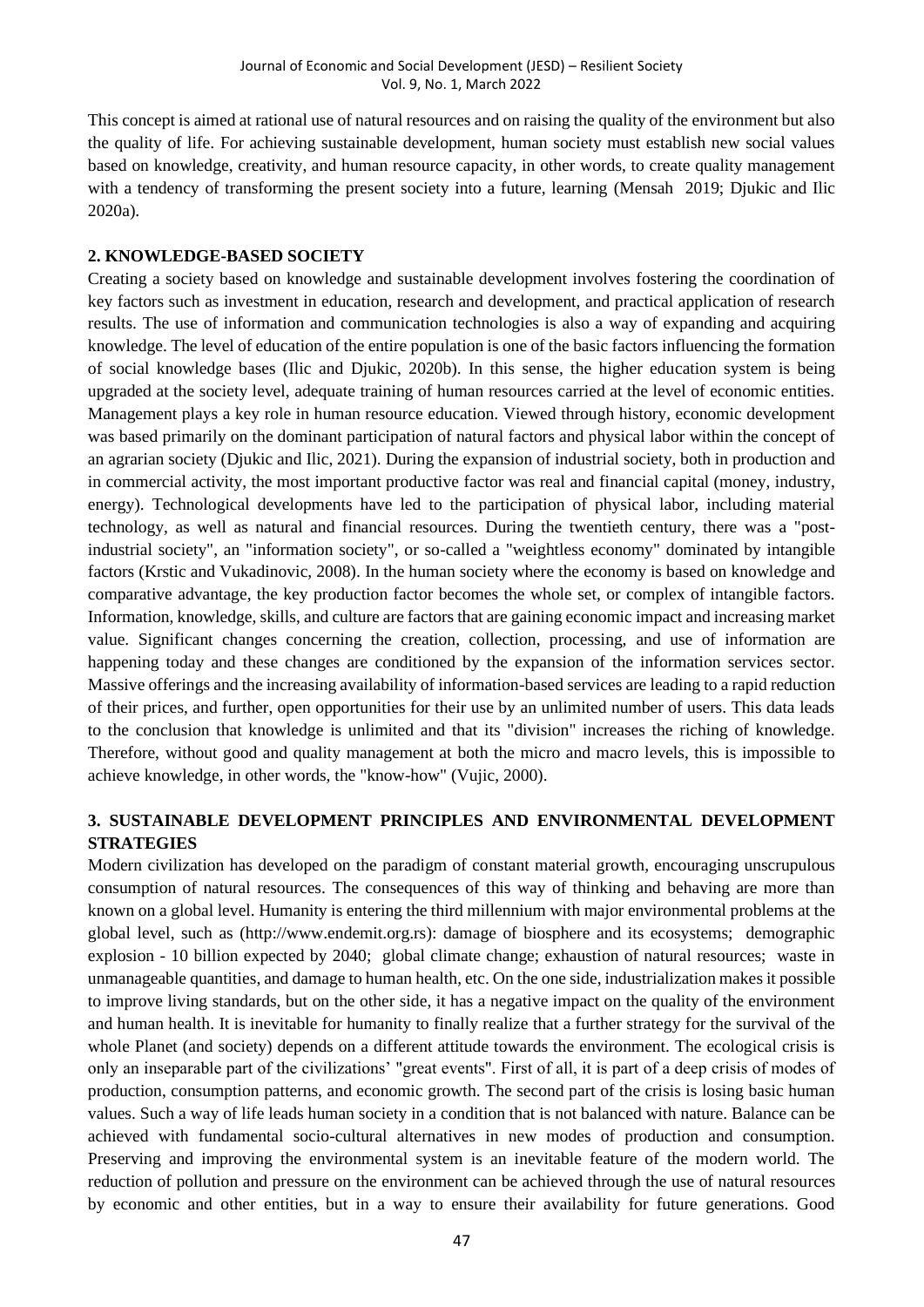environmental development strategies must be implemented for this purpose. Businesses, i.e. companies as well as management at the social level, should rely on the following postulates: 1. Establishment of a system for protection and sustainable use of natural resources, i.e resources that include: air, water, soil, minerals, forests, etc.; 2. Strengthening synergies and achieving significant effects between environmental protection and development policies of other sectors; 3. Investing in reducing environmental pollution and developing clean technologies; 4. Reduction of high energy intensity of the economy of the Republic of Serbia and more efficient use of fossil fuels; 5. Encouraging the use of renewable energy sources; 6. Planning for sustainable production and consumption and reducing waste per unit of product; 7. Protection and conservation of biodiversity. These elements, like environmental factors, depend to a large extent on CSR in sustainable development.

#### **4. SUSTAINABILITY DEVELOPMENT AND SOCIAL PRINCIPLES AND SOCIAL SECURITY**

Global principles of social security are defined in Convention No. 102 (1952), as an international treaty. It recognizes minimum standards and human rights based on the sustainable development of social protection. The principles are also used as a basis for social rights and to adopt national strategies and models in the field of social protection. The principles include: "1. responsibility of the State, 2. rights defined by law, 3. minimum levels of protection for both contributory, and non-contributory schemes, 4. collective financing and financial sustainability, 5. participatory management, and 6. transparency and compliance mechanisms" (Markov et al., 2019). The achievement of results in the field of universal social protection is reflected in: "reducing poverty and inequality - lessens social tensions and conflict, and builds political stability; increasing consumption and aggregate demand – support crisis response and structural change and promotes economic growth; better access to food and better nutritional status and higher utilization of health services – improved health; higher school attendance and reduction in child labor – better educational performance; facilitates the search for jobs and riskier decision-making – promotes productive employment and entrepreneurship" (Pinheiro, 2017). Convention No 128 (1952) defines the obligation of pension benefits and standards for the financing of pension systems. Governments are responsible for the adequacy of pension benefits and take steps to ensure the sustainability of the pension system.

## **5. ENVIRONMENTAL AND SOCIAL SECURITY POLICY**

Establishing an environmental management system in business entities, maintaining it, and continually improving it, while improving the quality of services, is one of the priority tasks in achieving a long-term business policy at the state level. Contributing to environmental protection can be achieved by preventing or reducing the negative impacts of harmful business activities, processes, and services. In addition to protecting the environment, the primary task of every organization as well as of the state (each state) is to care for its employees. When an employee completes their working life, their (states, organizations) care should not be less. People who have become retirees must still have basic life benefits, nursing care, and necessary assistance. To care for retirees, it is necessary to establish a sustainable pension system that will be written in detail. Following the example of the Serbian company "MIVA" from Indjija, the following environmental measures are presented, which this organization applies (http://www.miva.rs/Politika): 1. Enforcement of laws and regulations in the field of environmental protection; 2. Constant improvement of the organization of work for the rational use of raw materials, energy, and water, as well as reducing emissions and preventing water and soil pollution; 3. The tendency to reduce total waste as well as eliminate waste, which cannot be processed in a non-threatening manner; 4. Continuous improvement of environmental performance; 5. Environmental training to gain new knowledge and raise awareness of all employees about the importance of preserving it; 6. Establishing effective communication with all stakeholders and other relevant organizations to better share environmental information; 7. Impact on suppliers, suppliers, and subcontractors that they too take action on environmental protection; 8. Make the environmental policy available to the public. In business entities, top management should take responsibility for implementing such a policy. However, based on the fact that human capital is one of the most important resources of any state, it is necessary to emphasize the promotion of this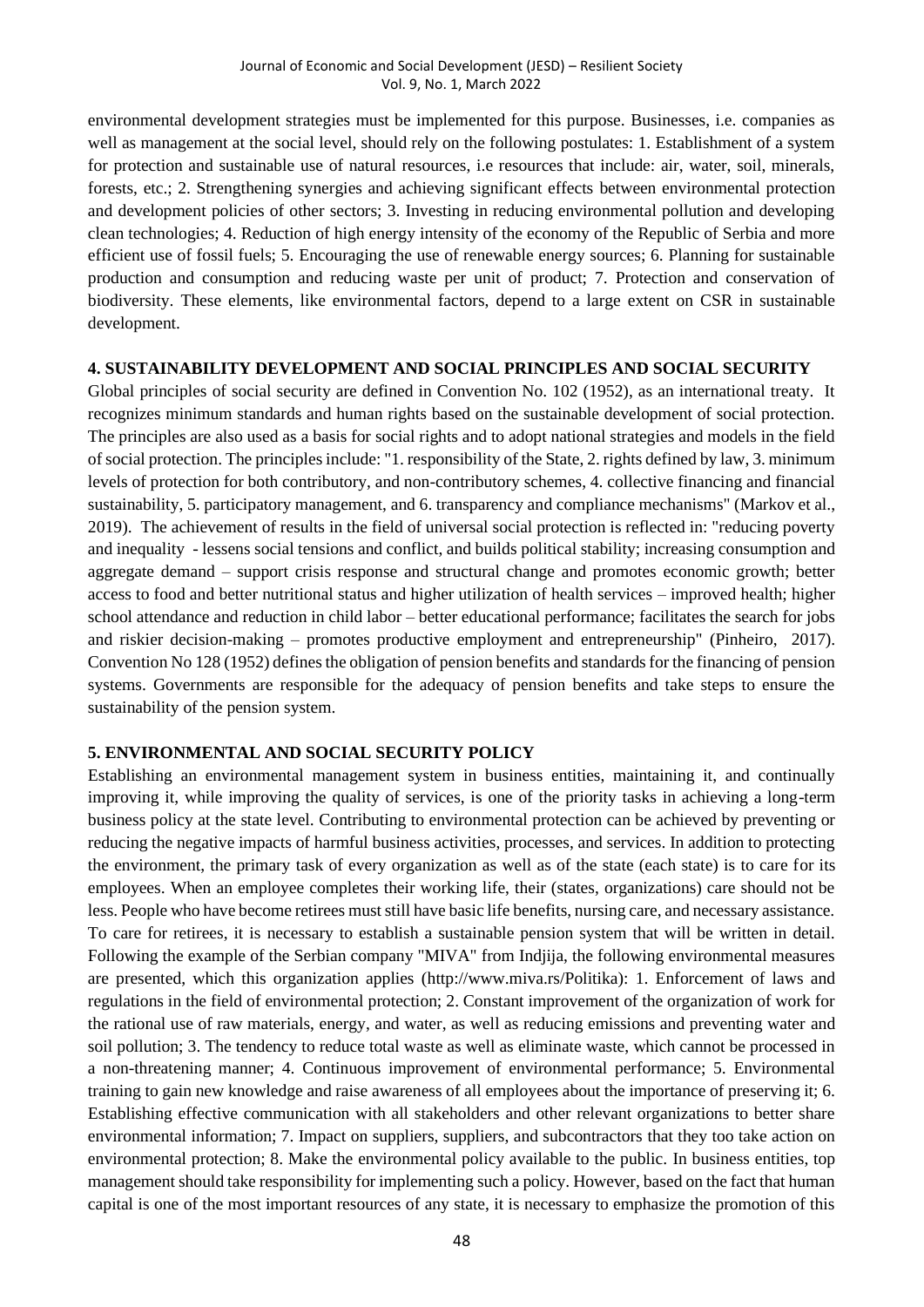#### Journal of Economic and Social Development (JESD) – Resilient Society Vol. 9, No. 1, March 2022

(human) capital. Employee care is a concern for the entire society and it has to be in the first place. What happens when an employee completes his or her work life? What is the situation in Serbia and what is the situation in other parts of the world? It can not be thinking and speaking about environmental protection unless society does not care for its senior citizens, for those who have lost the possibility to work, for retirees. How to establish a sustainable pension system and whether such a sustainable system is operational? In the following text, the authors will give an overview of the social component of sustainable development, the pension system for which the top management of the state (any state) is responsible. Global management would thus really gain in importance and could be said to have been applied globally (Schildberg and Wodsak, 2019). It is further explained that in many countries of the world has been achieved in an impressive way the welfare system and social security for all residents. In the process of adopting an adequate strategy, formulating social policy, and implementing social protection, you have had the involvement of governments, social partners, and other numerous key actors. The authors Schildberg and Wodsak presented that many other countries' experiences show that the effective participation of workers, employers, and other stakeholders contributes to the adoption of adequate social policy and its implementation, which is in line with the Social Welfare Recommendations (No. 202). For a social security strategy and sustainable social development, effective governance is important for defining clear goals. Adequate funding is needed to implement the social security strategy coordinated roles and social responsibility. In the report "Old-Age Income Support in the 21st Century", the World Bank defined in 2005, in addition to the existing three, two more pillars. The first zero pillar was introduced to provide minimum social security based on social pensions and, fifth, for family social protection, with public pension plans, administered by the state. The second pillar introduced is the informal sector which represents non-financial arrangements/informal support. This modality aims to provide minimum social protection at the local, regional or national level to all socially excluded older categories of the population, including those who have not or have partially participated in their work in the formal economy. Social pensions provide minimal income for the livelihood and absolute standard of living of the elderly. They are financed mainly from public budget revenues (Holzman and Hinz, 2005). Rudolph (2016) indicated that the implementation of social pensions depends on management as well as on management in the area of the pension system and social protection, which as a form of public pension is implemented so far with only about 50% in countries around the world. Experts in the field of pension insurance with the view that the implementation of social pensions is generally a long-term process, that before the introduction of the zero pillar, relevant experts are hired to "carefully" analyze, plan and evaluate the social program (Rudolph, 2016). The research has discussed the influence of state policy, political institutions, and the impact of the application of the democratic principles of the political system to the introduction and commission of social pension when based on results. Democratic systems are positively correlated with social pensions. In the result of hypothesis: "the strength of governments and ist socialist orientation increase the probability of social pension provision, ceteris paribus", Rudolph concluded that in political systems both democratic and autocratic the introduction of social pensions can be a means of raising votes by older voters in political elections. This is especially important in countries dominated by the elderly, such as in Serbia due to the migration of young people and "brain drain". In further analysis, Rudolph tested the hypothesis: "international leverage through trade and aid provision increases the probability of social pension implementation, ceteris paribus" and in the empirical analysis using the variables: economic and demographic, political system, and international influence variables. It is indicated that the decision about providing social pension may be different. It is estimated according to Rudolph's methods and results, that there is a conditional probability that the country has a long term social pension model as follows in Formula 1:

$$
P(Y_{it} = \frac{1}{X_{it-1}}) = \int (\alpha + \beta' X_{it-1} + \delta_r + \delta_t + \epsilon_{it})
$$
\n(1)  
\ni = 1, ..., N, t = 1, ..., T.  $Y_{it}$  indicates whether or not a country i has a noncontributiony pension in period t,  $X_{it-1}$   
\nis a vector of covariates,  $\alpha$  is a common constant,  $\beta$  are parameters to be estimated and  $\epsilon_{it}$  is the idiosyncratic  
\nmultivariate normal error term. Rudolph presented link  $(f(.) = \phi(.))$  to modulate binary dependency variables.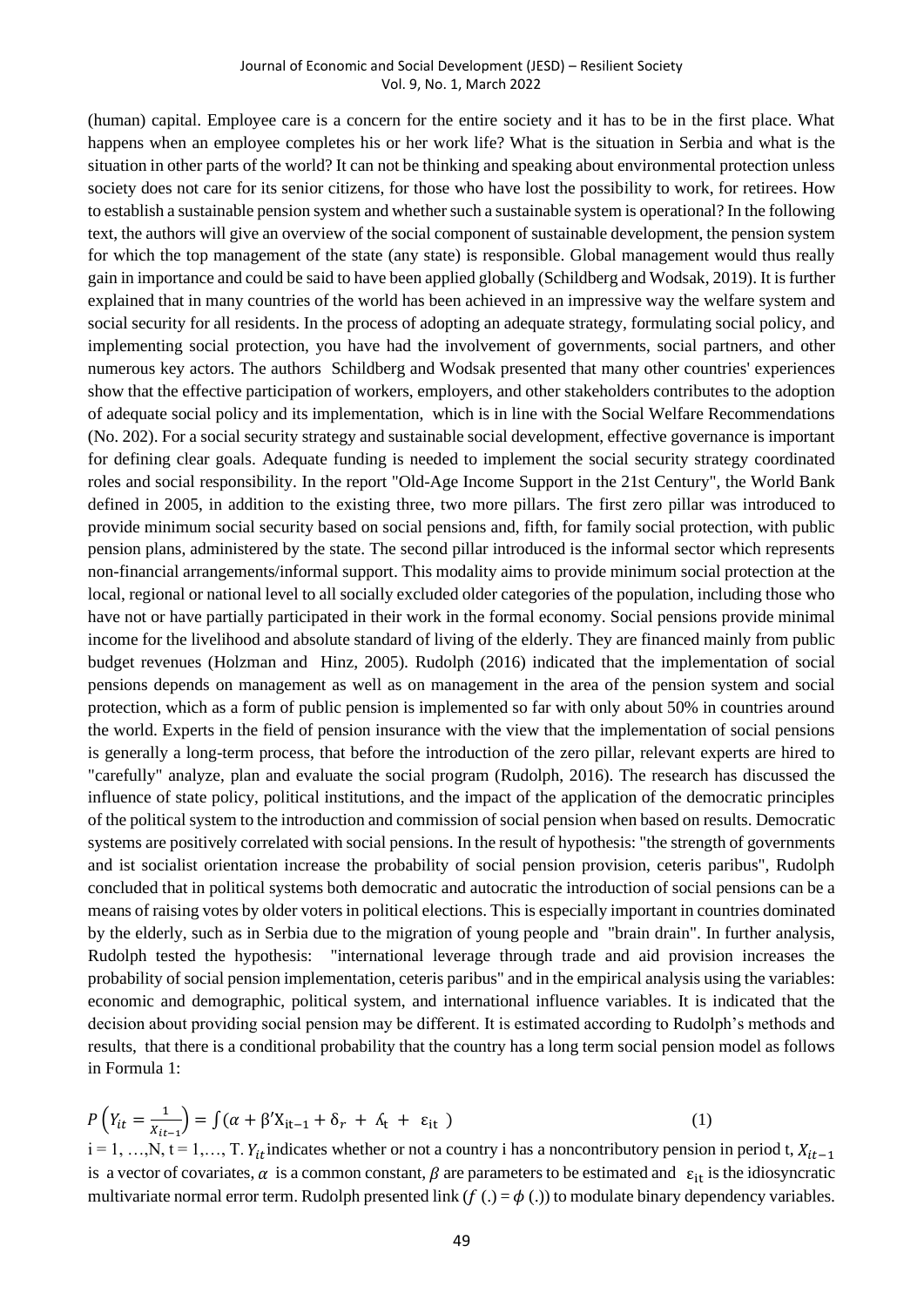#### Journal of Economic and Social Development (JESD) – Resilient Society Vol. 9, No. 1, March 2022

In doing so, it controls the dependence of the duration of application social pensions. The analysis found that the higher the expenditures, the higher the social benefits, respectively that it is a positive and meaningful relationship between government spending and social security benefits, at 5 percent. The analysis showed that social pensions and their effectiveness are more important for developing countries and demographic factors. However, this requires the introduction of state social funds. For this reason, the greater introduction of social pensions is taking place in more developed countries. Based on the (WSPR, 2017), social protection for the elderly is practiced almost all over the world. Social protection is a key component of sustainable development. In the world, about 68% of pensioners receive or have no pension. Although universal pensions are common in many countries, in countries with "poorer" economies, less than 20% of old people receive pensions from the state. Also, many (older people) are dependent on the material support of their families because of minimal pensions (WSPR, 2017). Contributions for Social security are accounted from the salary of employees, in a certain limit and percentage amount following legal regulations. Income from social security contributions intended for social security programs. These contributions are paid by the employer to the gross salary of the employee and treated as an operating expense, the portion that the employee pays is taken from the gross salary. Serbia's Social Security Rate averaged 36.83 percent from 2004 to 2019. The highest percentage was reached 37.8 in 2015 and the lowest percentage was 34.05. in 2004, and 37,05 in 2019 (Trading Economics, 2020). The share of social protection expenditures is determined according to the government classification, as a percentage of total GDP expenditure, income earmarked for social protection, at the republic and local levels of governments. According to Trading Economics Site, the Social Security Rate in Australia stands at 11.50 percent. The social security rate is a labor income tax levied on businesses and employees. From Social Security tax contributions are funded social and health care and social programs and other benefits. The amount of the Social Security Rate from 2010 to 2013, was 10.50 percent and 10.75 percent in 2014. The contribution rate increased significantly from 2015 to 2019, namely: 11.25 percent to 11.50 percent (Trading Economics, 2020). Figure 1 shows the specific Social Security Rate in two countries from 2010 to 2020:



*Figure 1: Social Security Rate in Serbia and Australia, February 2010- February 2020 Source: https://tradingeconomics.com//social-security-rate*

The "main key massages" for Serbia, to implement the social component (1.3) of the sustainable development of cohesion Europe to contribute to regional and global transformation, the Serbian government has identified six strategic directions for the development of sustainability for each individual with projections until 2020, namely: 1. connecting with European partners and the world for global integration of sustainable development, 2. achieve faster inclusive and sustainable development based on economic scientific and innovative resources, 3. efficiency and effectiveness of public service, 4. promotion of human rights and security, 5. education for the twenty-first century, 6. trans-transformative digitization (RS, 2019).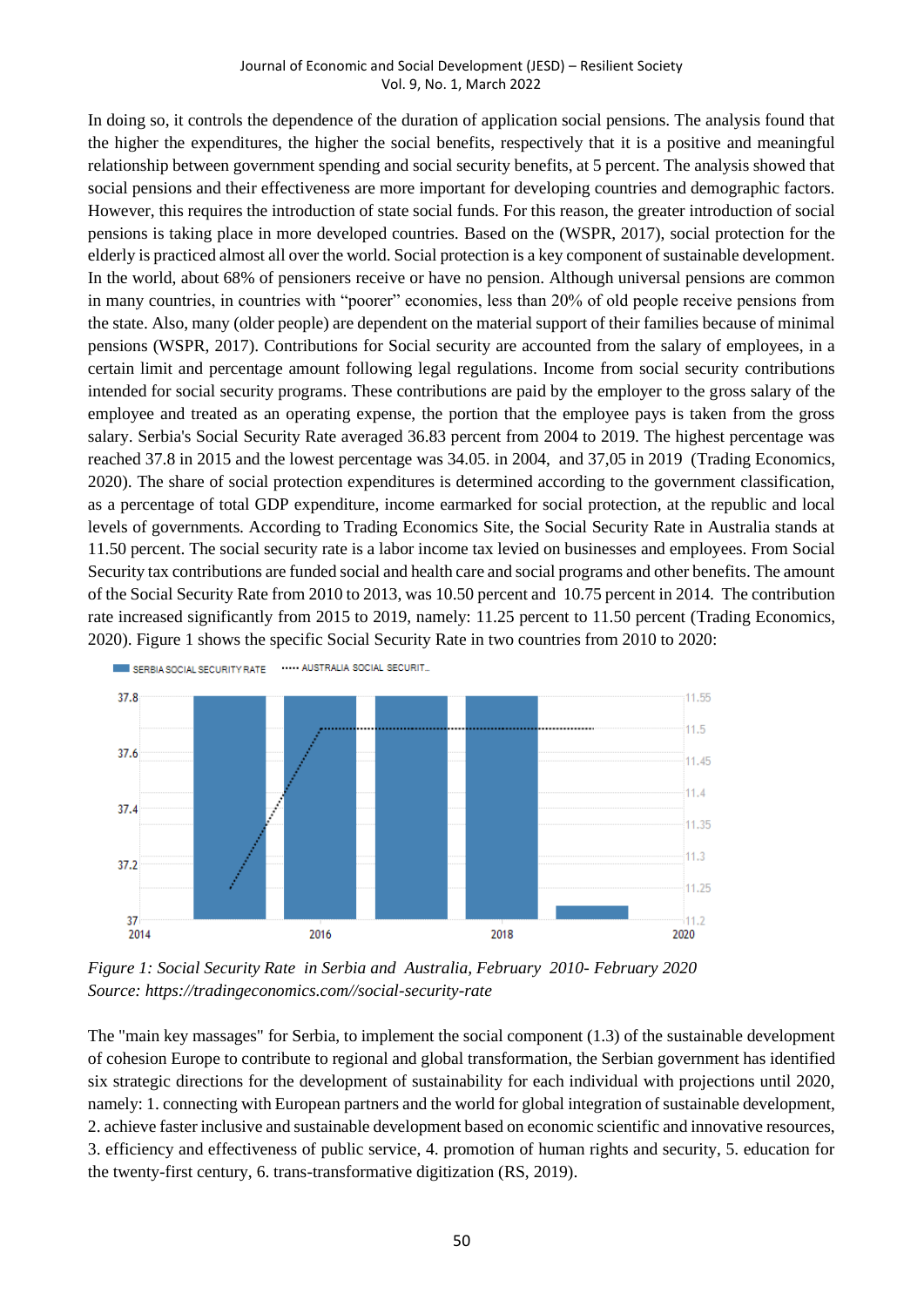Australia has over the past 26 years "recognized" the importance of sustainable development. State management has established well-being and well-being for all residents in the country. Legislation and policies The Government of Australia has adequately targeted environmental, social, and economic development, in line with the Global Sustainable Development Goals (SDGs). Through their programs and plans, activities are aimed at ensuring that businesses, organizations, and each individual have opportunities to access existing problems for collective activities, partnerships in problem-solving. Although it has achieved economic success through economic, trade, industrial reforms, there are a"main key massage": that "politicians", or government, should continue to address long-standing problems, such as improving health, economic, justice, and wellbeing outcomes for Australia's Aboriginal and Torres Strait Islander peoples (HLPF, 2018). Australia, as an example of good practice, has achieved the goals of global sustainable development, thanks to the knowledge, experience, and skill, through partnerships and developed economic sectors, a large number of highly educated and engaged people in quality institutions. In this regard, Australia is ready to contribute with their expertise to other countries and to share knowledge of new technologies and other development areas to help other countries. According to (HLPF, 2018), through legislation, policies, and programs at the federal, state, and territorial level human rights are respected. All accounts and illegal instruments are judged by the federal parliament that must be compatible with federal and international human rights treaties, ratified by Australia. In the Report at each institutional level, jurisdictions have been introduced that respect the rules and regulations.

# **6. DISCUSSION – THE SIGNIFICANCE OF SOCIALLY RESPONSIBLE BUSINESS IN SUSTAINABLE DEVELOPMENT**

Corporate Social Responsibility (CSR) is, in essence, an awareness of the new position and importance that companies have in the contemporary, global society, and is reflected in the responsibility that arises from that awareness. The practice of this kind of business is related to the overall activity of an enterprise, ie: what it produces, how it buys and sells, whether it obeys the laws, how it treats its employees, whether it invests in the local community and how it contributes to environmental protection (Corporate Social Responsibility in Serbia, 2005) Corporate social responsibility can bring the following business benefits: protecting and improving existing resources (human capital or the environment) on which the company's operations depend; forecasting, avoiding and reducing business risks and associated costs; increasing the financial efficiency of the company by reducing the cost of doing business; opening new business opportunities and new markets; protecting, building and enhancing the company's reputation, especially concerning consumers; the company becomes attractive to investors, educated and motivated workers. Many arguments are in favor of the existence of real business interest of a company for socially responsible behavior, and any business activity, including those related to incorporating social responsibility into its business, has a more or less direct interest. The first thing is certainly reputation, which no longer represents the intangible category, but is directly linked to the value of the company. The second argument, also related to employees, is their better motivation, greater loyalty, and the ability to attract better staff. In the social sphere, investing in education, working conditions, and adopting good relationships with employees can also contribute to productivity. Being socially responsible means not only fulfilling legal obligations but more than that, investing in human capital, the environment, and relationships with other stakeholders.

## **7. COMPANY MANAGEMENT LIMITATIONS ON CORPORATE SOCIAL RESPONSIBILITY**

The need to implement the concept of social responsibility in the process of corporate governance arises due to increasing pressure from the state, consumers, and other stakeholders for environmental protection, employees, human rights organizations, and others. The key constraints to the broader implementation of the CSR concept at home are most often. In a society that has been stagnant for many years regarding social norms, social and economic development, there are opportunities to mitigate or eliminate the negative phenomena of poverty and social inclusion through adaptive collaborative management (IGSASG, 2019). This implies management that is desirable in complex and insecure systems. The key constraints to the widespread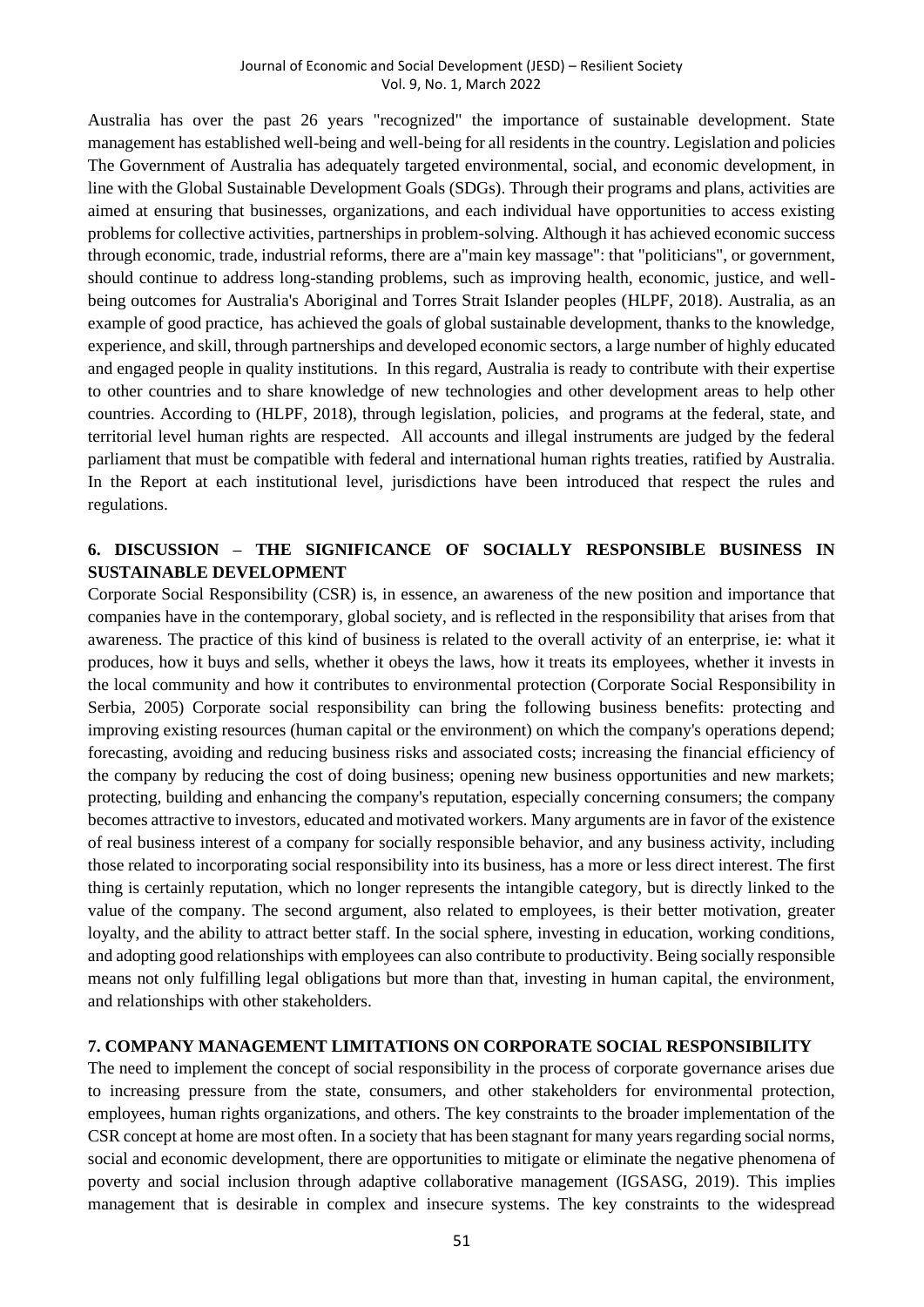implementation of the CSR concept at home are most common: unstable political conditions; inadequate legislation; insufficient awareness of the benefits and possibilities of implementation; insufficient support from the state and other institutional infrastructures; management and employee resistance, and insufficient support from financial institutions (Figar, 2005). For social responsibility to be more prominent in the process of managing a company, it is necessary first and foremost to give the necessary support to the development of this concept. In the previous period, entrepreneurs were completely left to their abilities and personal finances. They were faced with an unfavorable environment in which they did business in the absence of advisory, financial, organizational, and any other support in the process of establishment and subsequent development. For the CSR practice to be more prevalent at the state level, the following steps need to be taken: Reduce taxes; lower interest rates with banks and other financial institutions; get support from governmental and nongovernmental institutions; reform legal regulations in the field of environmental protection, labor, etc., and enable information sharing with other stakeholders. Due to the increasing importance of economic and social activities in Serbia, these topics are becoming more prominent. Stakeholders from all sectors start to think and talk about concepts such as sustainable development, corporate social responsibility, and resource engagement in all social sectors for the common good (Djordjevic and Urosevic, 2009).

## **8. CONCLUSION**

The business performance of businesses in the global economy must be based on the principles of social responsibility and aligned with the requirements for environmental protection and improvement. Sustainable development guidelines are defined globally, which should strike a balance between economic development goals on the one hand and social development on the other while respecting the need for environmental protection. All this influences businesses to take a more serious approach to meet the goals of more stakeholders in their environment. The near future points to the need to incorporate the concept of social responsibility into corporate practice. To achieve the goals for the socially endangered and the poor, it is necessary to cooperate not only through dialogue but also through the Internet with partners, state domestic and foreign institutions, local authorities, academics and scientists, and stakeholders. Through social cooperation, processes such as dissemination of knowledge and information, mapping, and reporting, adequate living conditions are created for every socially endangered individual, both within the state and beyond. Management at the national, regional, and local levels is only required to implement social policy in an informed and knowledge-intensive society. In this connection, the appropriate approach to the principles of management by the state authorities is emphasized to ensure minimum living conditions for the socially disadvantaged, especially the elderly.

## **LITERATURE:**

- 1. Corporate Social Responsibility in Serbia [in Serbian: Društveno odgovorno poslovanje u Srbiji]. (2005). Strategic marketing research, Belgrade.
- 2. Djordjevic, D. & Urosevic, S., (2009). Environmental protection as an aspect of the concept of social responsibility, [in Serbian: Zaštita životne sredine kao aspekt koncepta društvene odgovornosti]. *Ecologica,* (56), Belgrade.
- 3. Djukic, G. & Ilic, B. (2021). [Chapter 8: Importance of Green Investment and Entrepreneurship for](https://www.worldscientific.com/doi/10.1142/9789811228445_0008)  [Economic Development:](https://www.worldscientific.com/doi/10.1142/9789811228445_0008) Chapter 8. In book: *Contemporary entrepreneurship issues in International Business,* 1, pp. 195-220. [DOI: 10.1142/9789811228445\\_0008.](https://doi.org/10.1142/9789811228445_0008)
- 4. Djukic, G. & Ilic, B, (2020a). Sustainable development, social protection and responsibility. *Izmir Journal of Social Sciences,* (2)2, pp. 83-91.
- 5. Figar N. (2005). Corporate Social Responsibility. *Business Policy* [in Serbian: Društvena odgovornost preduzeća. *Poslovna politika*], Belgrade.
- 6. HLPF (High-Level Political Forum) (2018). Australia: Report on the Implementation of the Sustainable Development Goals (2018). *Voluntary National Review,* pp. 7-10.